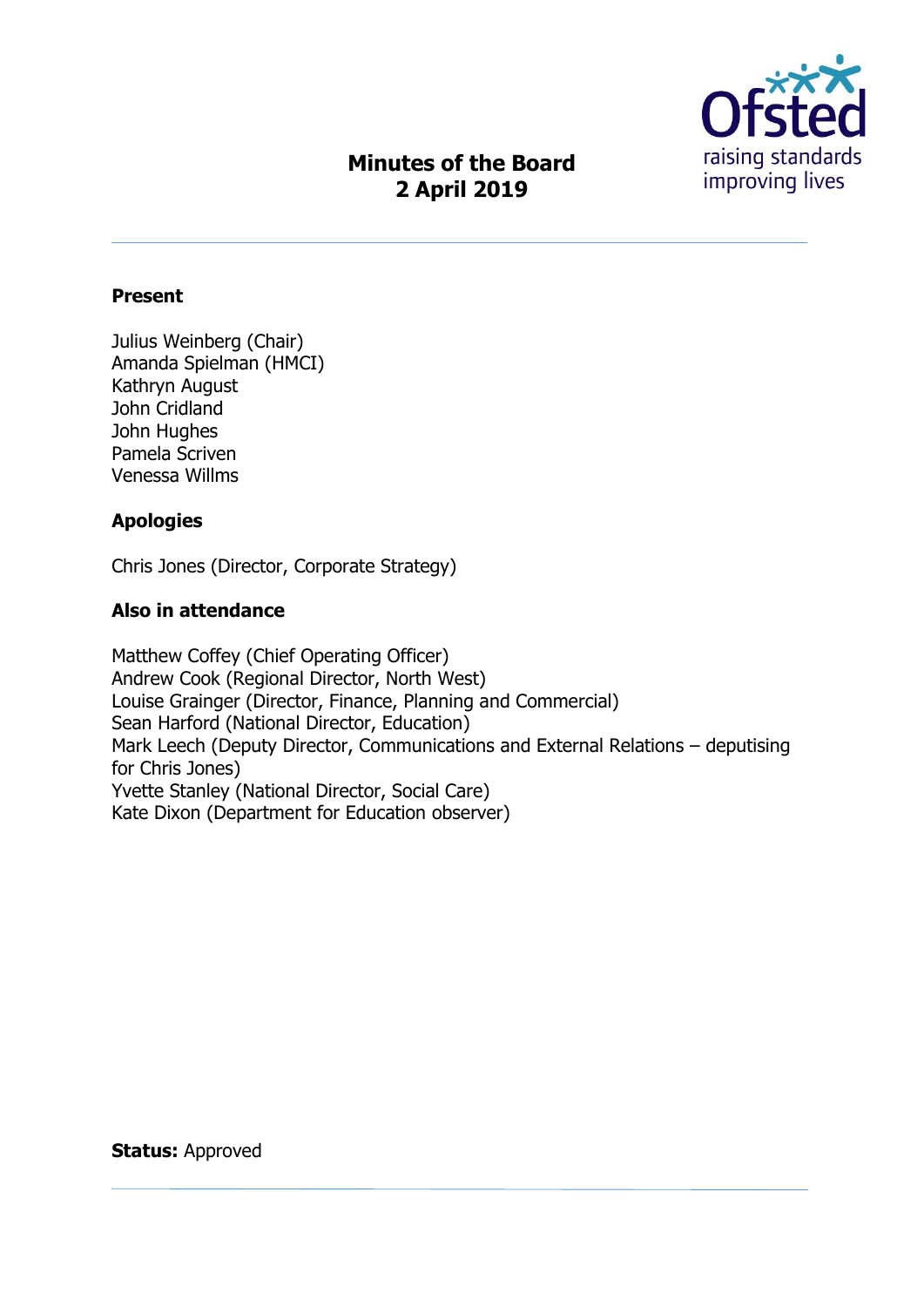# **1 Welcome, apologies and declarations of interest**

- 1.1 The Chair noted apologies from CJ.
- 1.2 No new interests were declared.

## **2 Minutes, matters arising, action log and forward look**

2.1 The minutes of the previous meeting were agreed without amendments.

# **3 Update from Her Majesty's Chief Inspector (HMCI)**

- 3.1 HMCI presented her update and noted the following:
	- The consultation on the new Education Inspection Framework (EIF) ends on 5 April. Over 6,000 responses have been received to date, the majority of which are supportive of most of the proposed changes.
	- On 12 March, Ofsted's report on knife crime was published. The study demonstrated that schools cannot solve the problems of knife crime on their own. Following publication, HMCI met the Secretary of State and other Department for Education (DfE) ministers to brief them on the report and attended the Serious Youth Violence Summit hosted by the Prime Minister.
	- Following the recent protests and complaints by some parents of students at Parkfield Community School about the school's 'No Outsiders' programme, a short inspection was conducted. The inspection report was published on 12 March and makes clear that the school has maintained high standards of Safeguarding and Leadership and Management.

# **4 Update from the Chief Operating Officer**

- 4.1 The Chief Operating Officer presented his report to the board and noted the following:
	- We are on track to meet or exceed the corporate plan targets for full and short inspections of schools, and on track to complete the inspections of 10% of outstanding schools as agreed with the DfE.
	- Average Working Days Lost (AWDL) continues to decrease. We have now met our target of 6.8 AWDL overall.
	- Following significant issues with Cygnum, our inspection deployment and recording system, CACI – the owners of the system – have offered workarounds and onsite support to users. The system is now stable and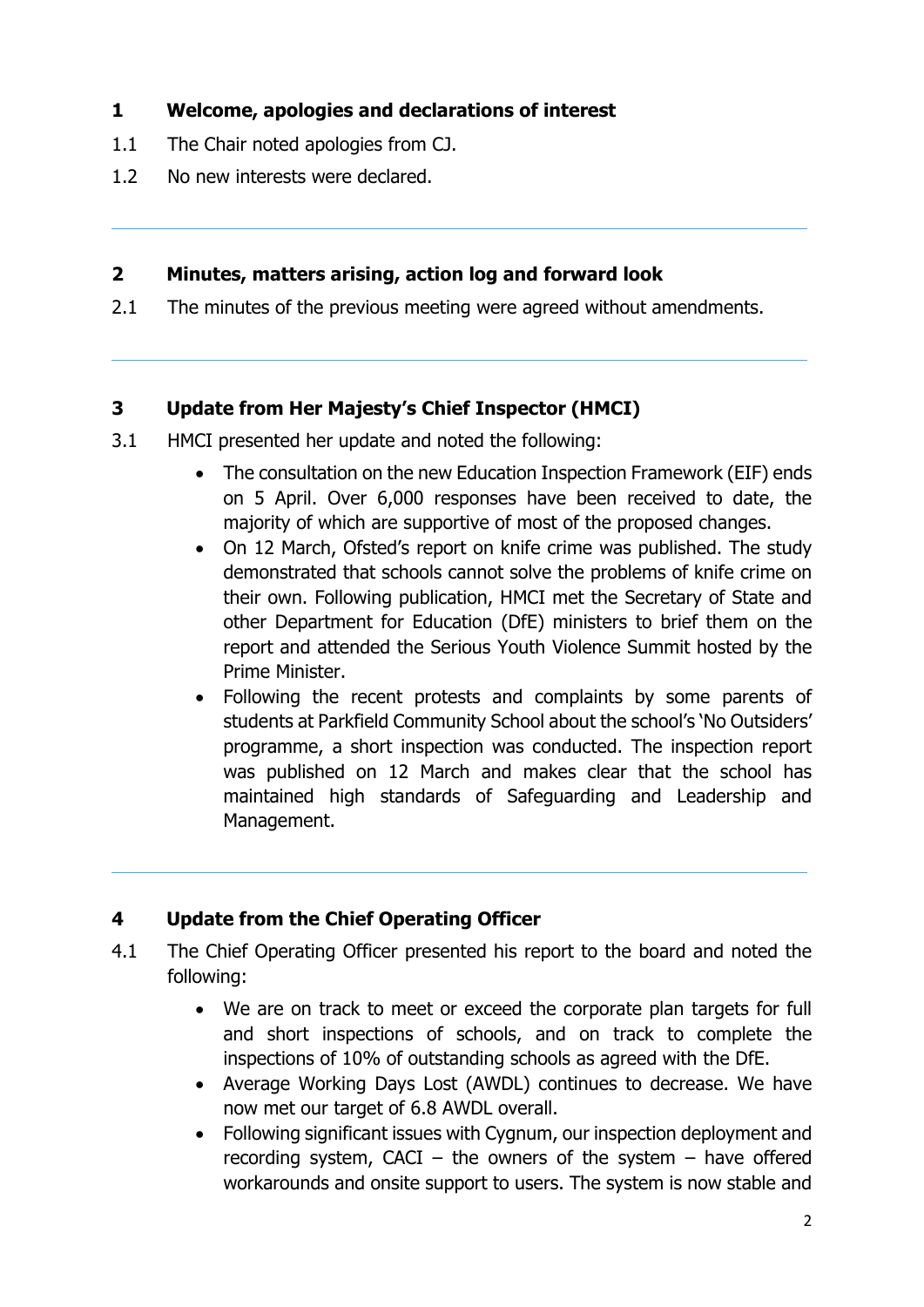#### continuing to improve.

4.2 An HR psychometric profiling research project was discussed. Information gathered by the profiles would be used to inform Ofsted's future recruitment practice by providing information about the personality traits of effective members of staff.

#### **5 Update from the National Director, Social Care**

- 5.1 The National Director, Social Care presented her update and noted the following:
	- The first 12 months of Inspections of Local Authority Children's Services (ILACS) found that good progress was being made by the majority of local authorities who have previously received an inadequate judgement. Since January, 15 local authorities have been inspected. Five improved, five declined, and five remained at the same grade.
	- The annual social care staff conference for all social care inspectors took place on 27 March and included sessions from a number of external speakers. Positive feedback was received from attendees.

## **6 Update from the National Director, Education**

- 6.1 The National Director, Education presented his update and noted the following:
	- The Secretary of State has commissioned us to undertake inspections of six independent Steiner schools previously inspected by the School Inspection Service.
	- Our proposals to increase our monitoring of the Independent Schools Inspectorate (ISI) have been approved by the Executive Board. Subject to agreement with the DfE, we will now monitor up to 10% of ISI inspections.
	- Recently, the first full inspection of an apprenticeship training provider following a monitoring visit where it was found to be making insufficient progress was carried out. The provider was found to require improvement. Three other providers that were also found to be making insufficient progress and scheduled for inspection have ceased delivering apprenticeship training.
	- There continues to be an increase in the number of written statements of action required as a result of local area SEND (Special Educational Needs and/or Disabilities) inspections. Some regions have reported that local area leaders are acknowledging weaknesses in their SEND provision before we have inspected.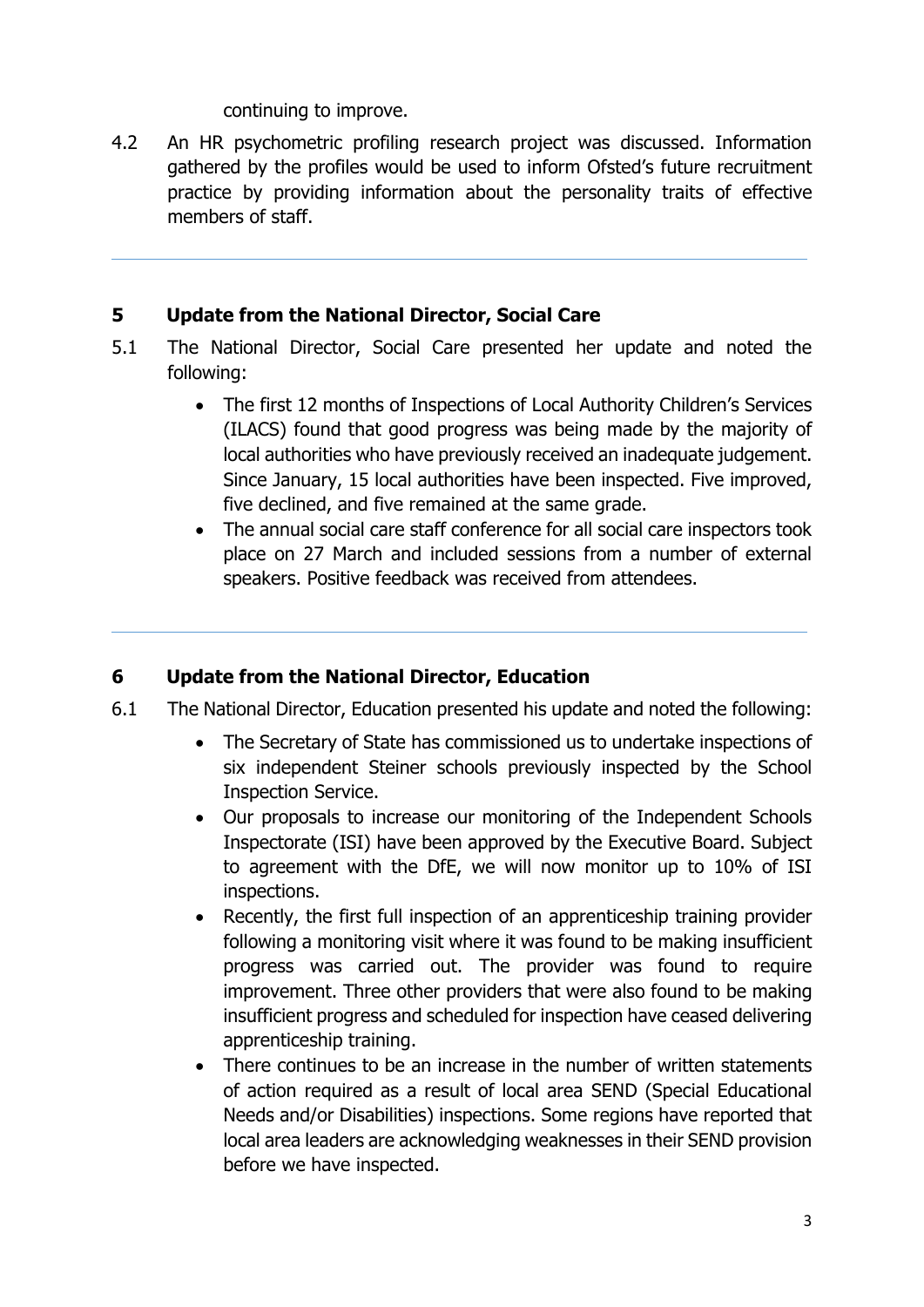6.2 The impact of the apprenticeship levy on provision quality was discussed, including whether a shift in the provider base has led to young people being unable to access the provision they need.

## **7 Update from the Director, Corporate Strategy**

- 7.1 The Deputy Director, Communications and External Relations, presented the Corporate Strategy update and noted the following:
	- Work is ongoing to support the EIF consultation, including frequent social media posts to encourage responses to the consultation.
	- We published a report on safeguarding children and young people in education from knife crime, based on a research project carried out in London. The report was well received by the sector and generated significant media interest.
	- The protests at Parkfield Community School over the teaching of LGBT issues continue to attract national and local media attention, with HMCI interviewed on the subject by the BBC, LBC, and Radio 4's religious affairs programme. Following the publication of Parkfield's inspection report, Ofsted's finding that there was no evidence LGBT issues were not taught in an age-appropriate way was reported by the BBC and several national and regional newspapers.

## **8 Strategic Risk Register**

8.1 It was noted that the probability of the workforce risk has declined due to improvements in the number of AWDL and less HMI turnover.

## **9 Finance Report**

9.1 The board noted the finance report. It was confirmed that there is no risk to the parliamentary control totals.

## **10 Audit and Risk Assurance Committee update**

- 10.1 It was reported that good progress continues on ongoing audits, including the PAC and NAO work. Among recent audits, the attendance management audit report showed only low-level risks, and the continuous auditing process showed no risks.
- 10.2 The corporate governance framework is currently under review. A draft is scheduled to be presented to the board at the next meeting on 18 June 2019.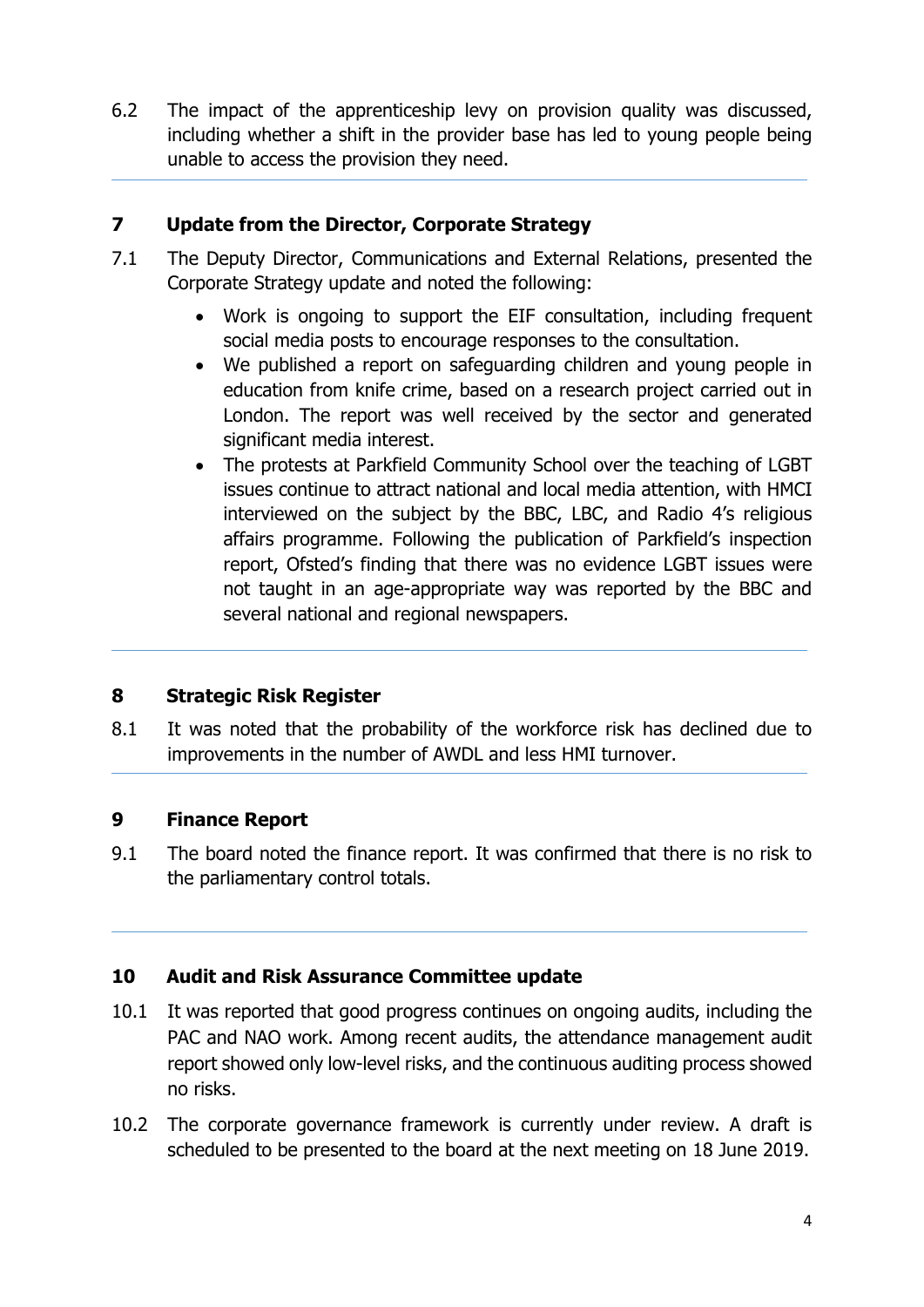10.3 It was noted that a constructive discussion on the Audit and Risk Assurance Committee effectiveness review took place at the most recent ARAC meeting.

#### **11 Budget**

- 11.1 The 2019-20 budget was discussed. It was confirmed that this year's budget will provide sufficient flexibility to support the delivery of the strategy and EIF.
- 11.2 The Board noted that a number of strategic priority reviews have been led by subgroups of the Executive Board to determine how best to allocate resources, and that work on the operating goals with an external partner continues.

End of meeting